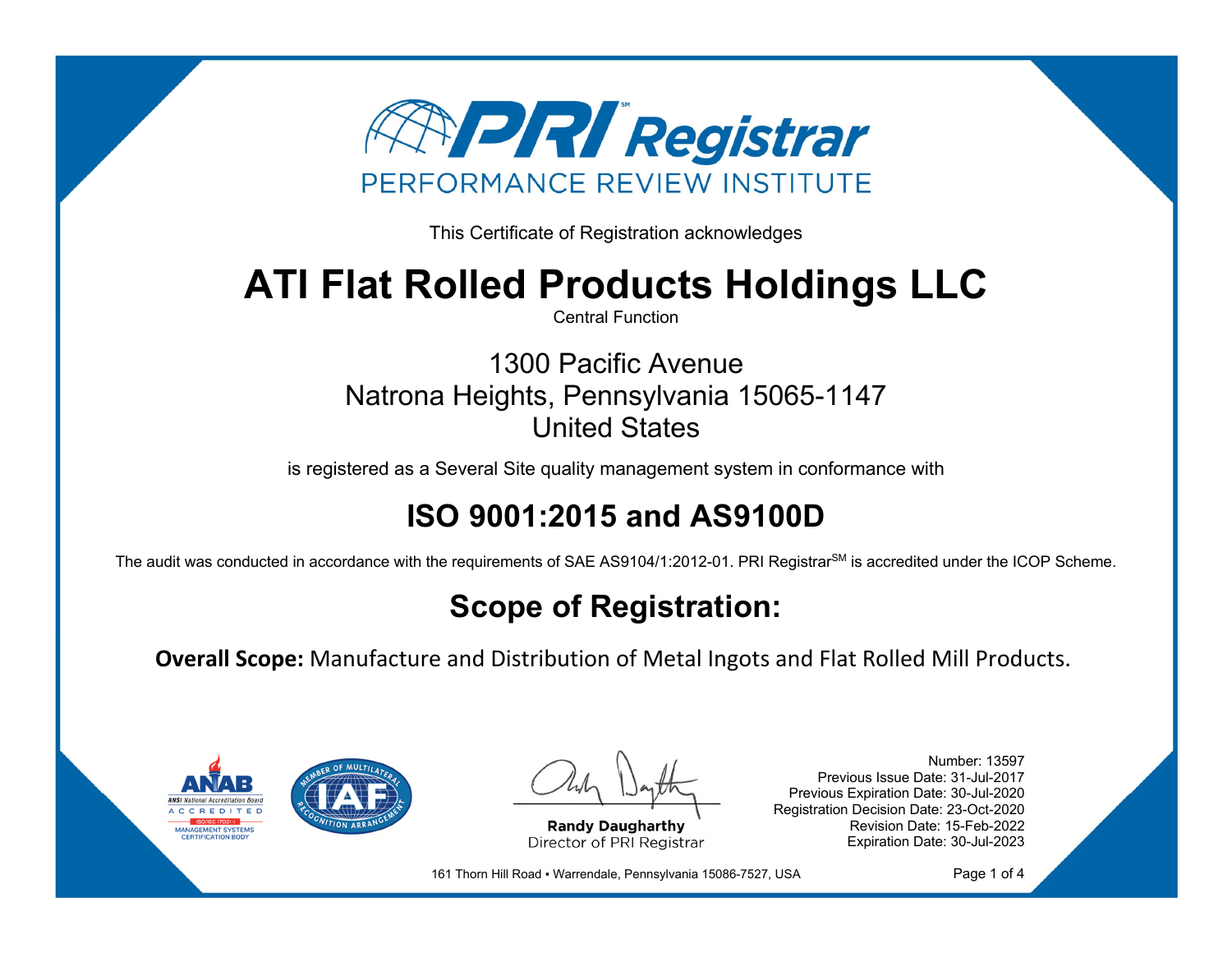

**ATI Flat Rolled Products Holdings LLC (Central Function)** 1300 Pacific Avenue Natrona Heights, Pennsylvania 15065‐1147 United States

**ATI Flat Rolled Products Holdings LLC** 100 River RoadBrackenridge, Pennsylvania 15014 United States

**ATI Flat Rolled Products Holdings LLC** 242 Allvac Lane Latrobe, Pennsylvania 15650 United States

**ATI Flat Rolled Products Holdings LLC** 130 Lincoln Avenue Vandergrift, Pennsylvania 15690 United States



**Randy Daugharthy** Director of PRI Registrar

Number: 13597 Previous Issue Date: 31-Jul-2017 Previous Expiration Date: 30-Jul-2020 Registration Decision Date: 23-Oct-2020 Revision Date: 15-Feb-2022 Expiration Date: 30-Jul-2023

161 Thorn Hill Road · Warrendale, Pennsylvania 15086-7527, USA

Page 2 of 4

**Scope:** Manufacture and Distribution of Metal Ingots and Flat Rolled Mill Products

**Scope:** Manufacture and Distribution of Metal Ingots and Flat Rolled Mill Products

**Scope:** Manufacture and Distribution of Metal Ingots and Flat Rolled Mill Products

**Scope:** Manufacture and Distribution of Metal Flat Rolled Mill Products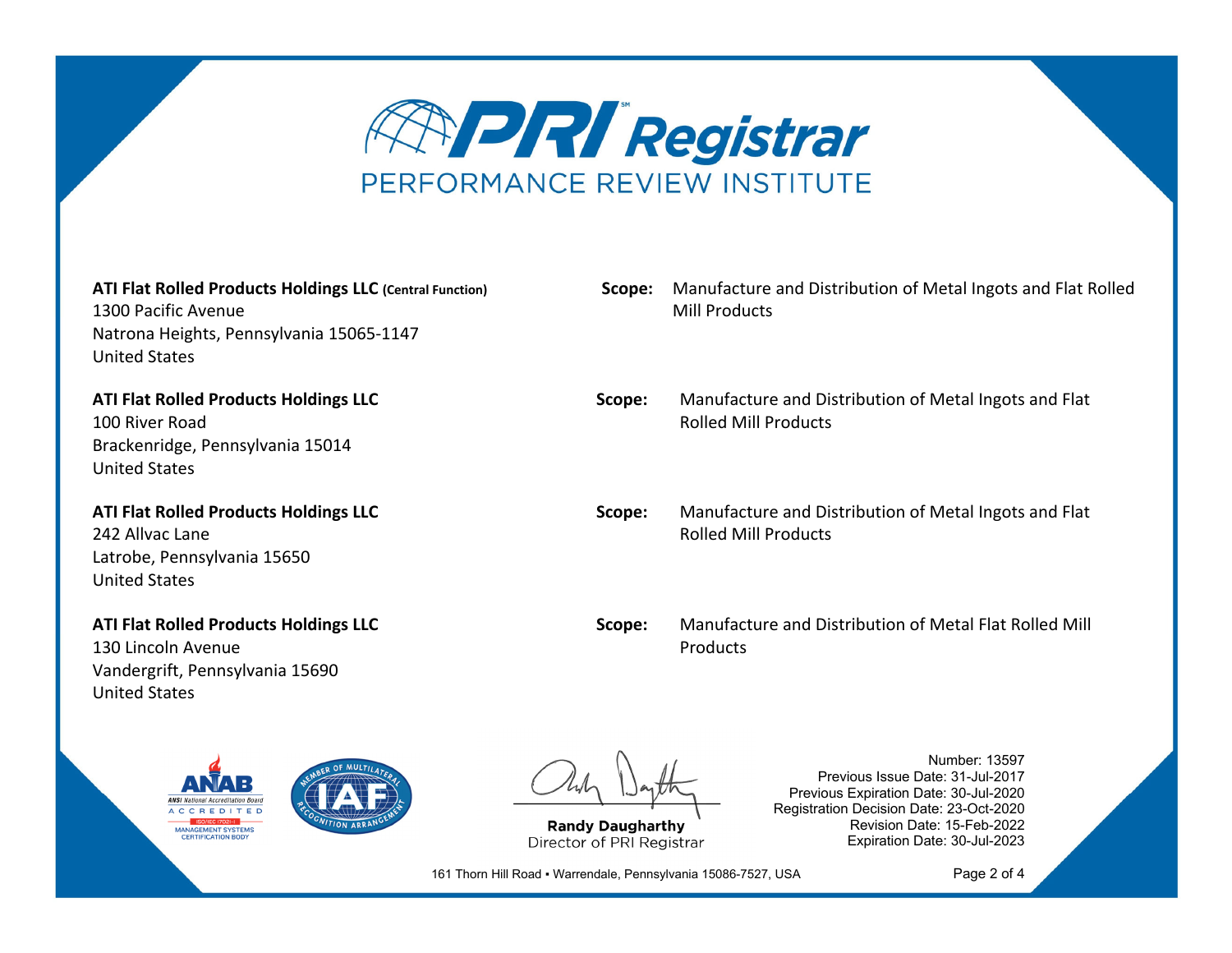

### **ATI Flat Rolled Products Holdings LLC**

500 Green Street Washington, Pennsylvania 15301 United States

## **ATI Flat Rolled Products Holdings LLC**

1357 E. Rodney French Blvd. New Bedford, Massachusetts 02742 United States

**ATI Flat Rolled Products Holdings LLC** 1500 West Main Street Louisville, Ohio 44641 United States

## **ATI Flat Rolled Products Holdings LLC**

2070 Pennsylvania Avenue Monaca, Pennsylvania 15061 United States

## **Scope:** Manufacture and Distribution of Metal Flat Rolled Mill **Products**

### **Scope:** Manufacture and Distribution of Metal Flat Rolled Mill Products

**Scope:** Manufacture and Distribution of Metal Flat Rolled Mill Products

**Scope:** Manufacture and Distribution of Metal Ingots and Flat Rolled Mill Products



**Randy Daugharthy** Director of PRI Registrar

Number: 13597 Previous Issue Date: 31-Jul-2017 Previous Expiration Date: 30-Jul-2020 Registration Decision Date: 23-Oct-2020 Revision Date: 15-Feb-2022 Expiration Date: 30-Jul-2023

161 Thorn Hill Road · Warrendale, Pennsylvania 15086-7527, USA

Page 3 of 4